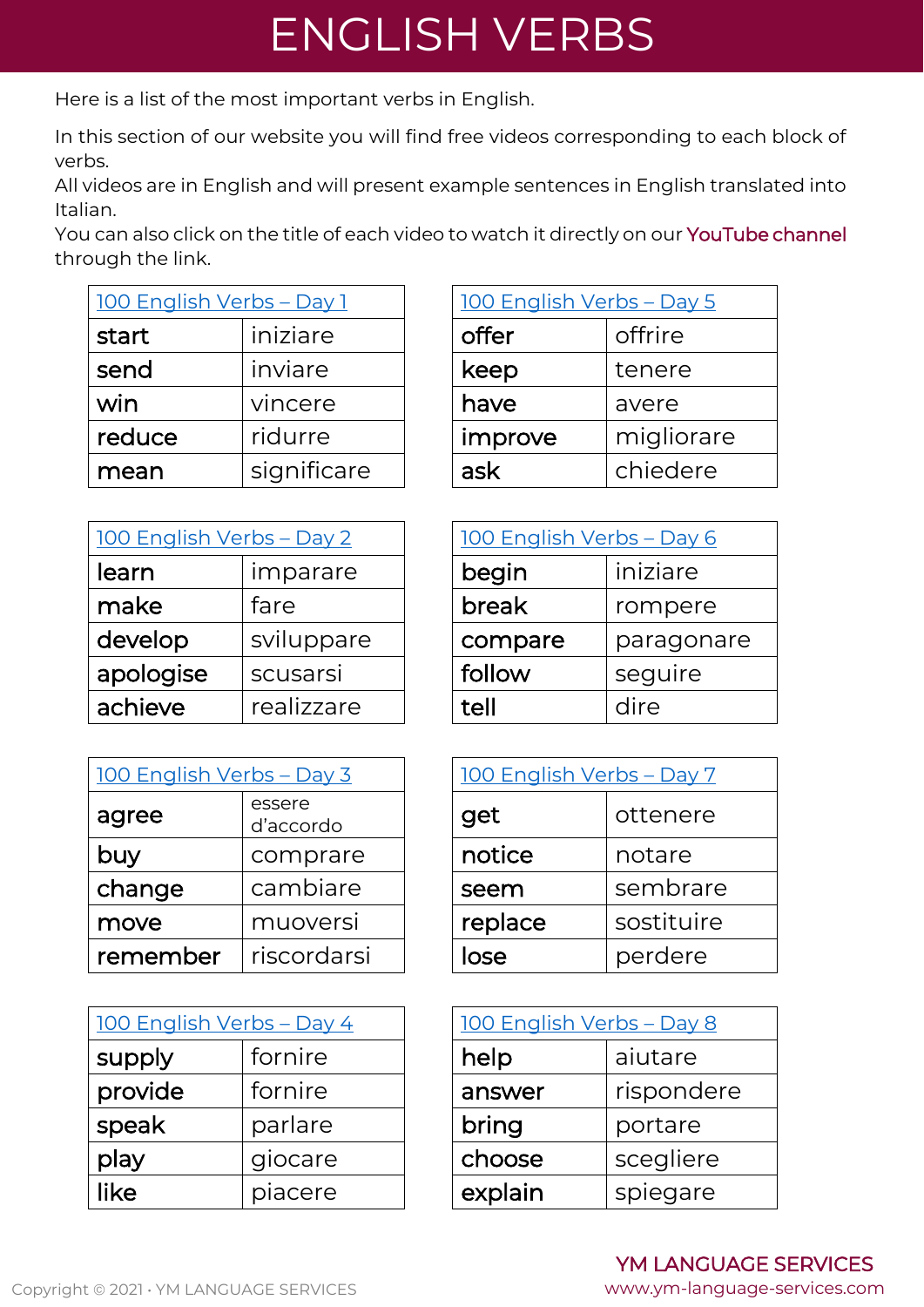## ENGLISH VERBS

| 100 English Verbs - Day 9 |            | 100 English Verbs - Day 13 |            |
|---------------------------|------------|----------------------------|------------|
| launch                    | lanciare   | promise                    | promettere |
| wait                      | aspettare  | avoid                      | evitare    |
| teach                     | insegnare  | call                       | chiamare   |
| stop                      | fermarsi   | depend                     | dipendere  |
| reply                     | rispondere | find                       | trovare    |

| <u> 100 English Verbs - Day 10</u> |            | 100 English Verbs - Day 14 |  |             |
|------------------------------------|------------|----------------------------|--|-------------|
| think                              | pensare    | leave                      |  | lasciare    |
| manage                             | gestire    | save                       |  | risparmiare |
| allow                              | consentire | feel                       |  | sentire     |
| come                               | arrivare   | say                        |  | dire        |
| become                             | diventare  | know                       |  | conoscere   |

| 100 English Verbs - Day 11 |          | 100 English Verbs - Day 15 |                |
|----------------------------|----------|----------------------------|----------------|
| fall                       | cadere   | pay                        | pagare         |
| fly                        | volare   | <b>WOrry</b>               | preoccupa      |
| see                        | vedere   | understand                 | capire         |
| try                        | provare  | suggest                    | consigliare    |
| spend                      | spendere | owe                        | essere in debi |

| 100 English Verbs - Day 12 |          | 100 English Verbs - Day 16 |             |
|----------------------------|----------|----------------------------|-------------|
| work                       | lavorare | need                       | aver bisogn |
| write                      | scrivere | let                        | permettere  |
| take                       | prendere | listen                     | ascoltare   |
| sleep                      | dormire  | go                         | andare      |
| read                       | leggere  | believe                    | credere     |

| 100 English Verbs - Day 13 |            |  |  |
|----------------------------|------------|--|--|
| promise                    | promettere |  |  |
| avoid                      | evitare    |  |  |
| call                       | chiamare   |  |  |
| depend                     | dipendere  |  |  |
| find                       | trovare    |  |  |

| <u> 100 English Verbs - Day 14</u> |             |  |
|------------------------------------|-------------|--|
| leave                              | lasciare    |  |
| save                               | risparmiare |  |
| feel                               | sentire     |  |
| say                                | dire        |  |
| know                               | conoscere   |  |

| <u> 100 English Verbs – Day 11</u> |          | <u> 100 English Verbs - Day 15</u> |                  |
|------------------------------------|----------|------------------------------------|------------------|
| fall                               | cadere   | pay                                | pagare           |
| fly                                | volare   | worry                              | preoccuparsi     |
| see                                | vedere   | understand                         | capire           |
| try                                | provare  | suggest                            | consigliare      |
| spend                              | spendere | owe                                | essere in debito |

| <u> 100 English Verbs – Day 12</u> |          |  |         | 100 English Verbs - Day 16 |  |
|------------------------------------|----------|--|---------|----------------------------|--|
| work                               | lavorare |  | need    | aver bisogno               |  |
| write                              | scrivere |  | let     | permettere                 |  |
| take                               | prendere |  | listen  | ascoltare                  |  |
| sleep                              | dormire  |  | go      | andare                     |  |
| read                               | leggere  |  | believe | credere                    |  |